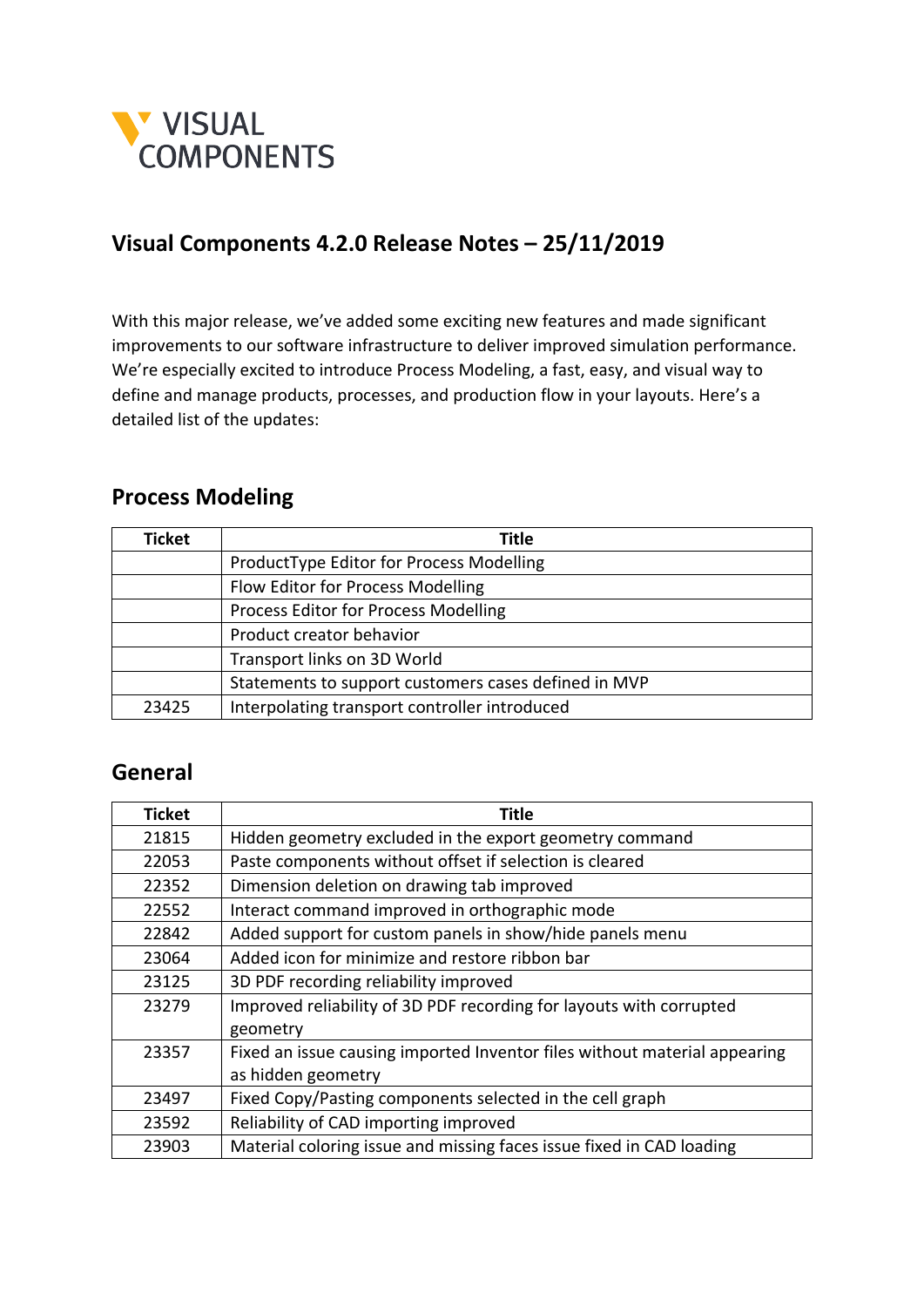| 23913 | Issue related to Imported CAD geometry referencing not persisting          |
|-------|----------------------------------------------------------------------------|
|       | correctly after saving fixed                                               |
| 23953 | 3D world floor in main product is reflected in VC Experience               |
| 23960 | 3D world background in main product is reflected in VC Experience          |
| 24027 | 3D world floor grid in main product is reflected in VC Experience          |
| 24032 | 3D world floor grid color in main product is reflected in VC Experience    |
| 24036 | 3D world floor grid size in main product is reflected in VC Experience     |
| 24275 | Polyline curve importing improved                                          |
| 24297 | Allowing addition of Select command to the Quick Access Toolbar on the     |
|       | Drawing tab                                                                |
| 24310 | Fixed crash after attempting to connect robot to the track after deleting  |
|       | the robot controller behavior                                              |
| 24432 | Fixed bug causing a crash when deleting dimension in 3D world              |
| 24548 | Fixed an issue causing interface with processor field getting disconnected |
|       | on reset                                                                   |
| 24746 | Improved application state handling while operating system (Windows)       |
|       | goes in sleep mode                                                         |
| 24925 | Fixed open/close state - in End Effector-wizard                            |
| 25000 | Improved the material assignment for imported Igrip models                 |
| 25803 | Improved hidden component rendering handling                               |
| 25804 | Added a support for fill color in 3D Annotation                            |
| 25910 | The position of texts in a text feature are updated when the component     |
|       | with the text feature is exported to 3d pdf                                |
| 26001 | Added checks to tolerate situation where python script deletes the         |
|       | interface being connected in its OnConnect event                           |
| 26434 | Fixed an issue causing the text features appearing at the component origin |
|       | in the exported 3D PDF                                                     |
| 26539 | Fixed an issue causing component properties with inch unit displayed in cm |
| 26549 | Components excluded from the 3D PDF export now also excluded in the        |
|       | component list                                                             |
| 21105 | Options for exporting all or selected drawing                              |
| 21558 | Statistics Chart properties localized                                      |
| 21576 | ComponentPathSensor manual Distance property change is now saved to        |
|       | component state                                                            |
| 21828 | General application optimization by better external library usage          |
| 22205 | Improved launcher to start even if the user registration file is corrupted |
| 22215 | Solved an issue causing the Camera animator time changing when toggling    |
|       | between Simulation time and Relative time                                  |
| 22407 | Fixed a bug that caused two-way conveyors to flip 180 degrees upon         |
|       | connecting                                                                 |
| 22416 | Solved an issue causing a crash when loading a layout with chained         |
|       | hierarchical interfaces                                                    |
| 23120 | Fixed a connection issue happening after selected component is changed.    |
| 23232 | Fixes related to opening two vcmx layout files in one 3D scene             |
| 23492 | CAD files saved in Solidworks with suppressed state are now shown in VC    |
|       | after CAD importing                                                        |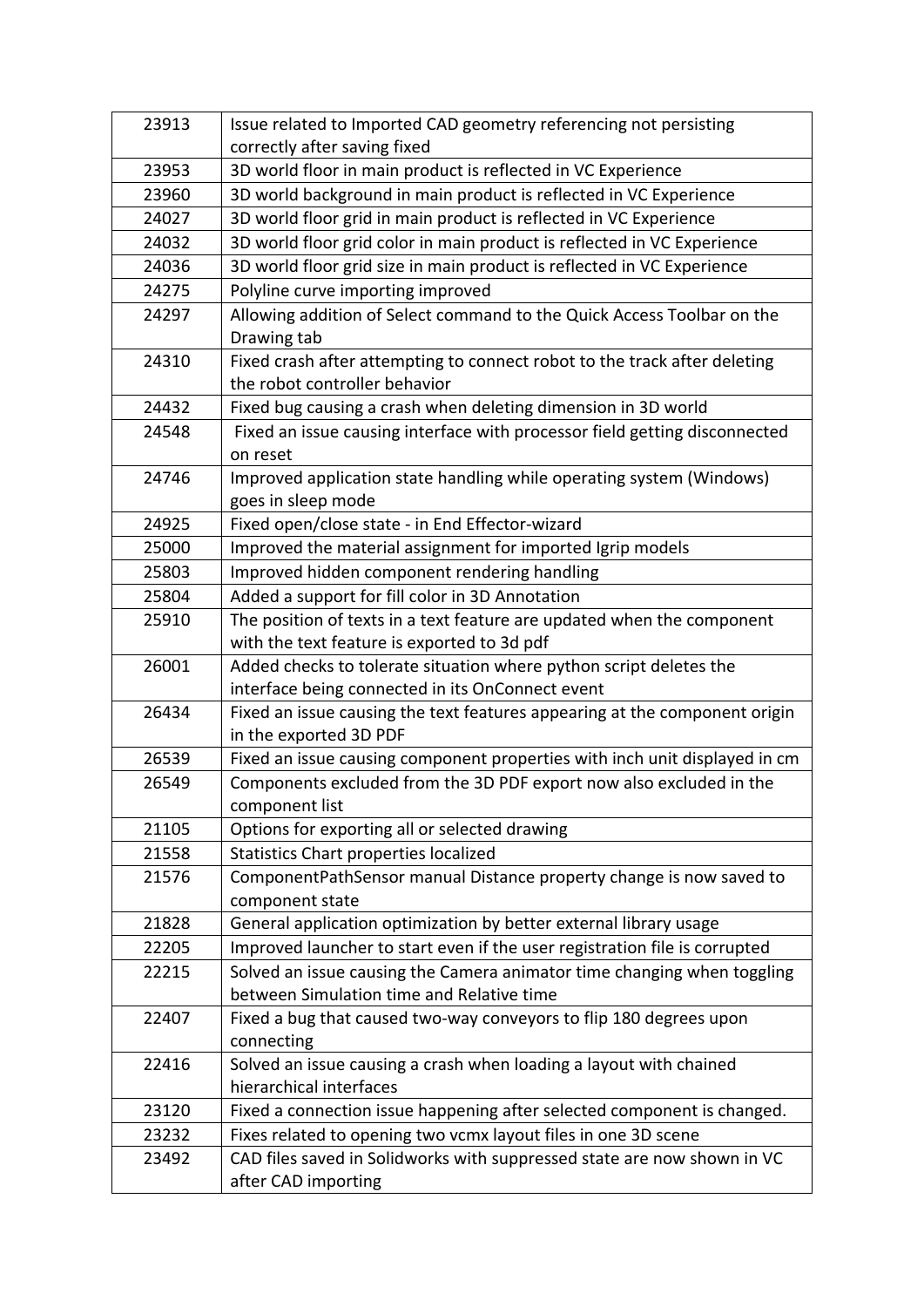| 23514 | Improved styling in the recent documents menu                             |
|-------|---------------------------------------------------------------------------|
| 23583 | Plus sign "+" not handled correctly in filenames when using Include       |
|       | Components on layout save                                                 |
| 23697 | Improvements to CAD Import to minimize the amount of faces lost in        |
|       | mathematical surfaces                                                     |
| 23737 | Updated the community link in the HELP ribbon                             |
| 23814 | General improvements to CAD importing with mathematical data              |
| 23896 | Material property does not persist system materials to the component file |
|       | anymore                                                                   |
| 23901 | Fixed an issue preventing all folders showing in the eCatalog             |
| 23971 | More recent versions of CAD readers included                              |
| 24622 | Part recycling at component creators to optimize speed                    |
| 24878 | New CAD formats for exporting geometry: *.step, *.JT, *.U3D, *.3MF,       |
|       | *.PRC                                                                     |
| 25015 | Fixed an issue causing unhandled exception when connecting interfaces     |
|       | with names containing non-Latin characters                                |
| 25040 | Improved Camera Animator panel updating when statements are cleared       |
| 25326 | Fixed an issue causing physics engine trying to update the scene on       |
|       | application closing                                                       |
| 25812 | Improvements made to restoring the 3D World after locking / go to sleep   |
|       | mode in Windows operating system                                          |
| 25861 | Updated OPC UA client library                                             |
| 25862 | Improved compatibility with newer versions of TwinCAT in Beckhoff ADS     |
|       | connectivity                                                              |
| 25958 | Right clicking on input fields does not deselect the text anymore         |
| 26124 | Added a support for multiple simultaneous Unity VR device connectivity on |
|       | <b>VC Premium</b>                                                         |
| 26145 | Added a support for importing Creo 6.0 CAD files                          |
| 26173 | Support for Unity VR device automatic identification on VC Premium.       |
| 26176 | Fixed an issue causing that saving and re-opening layout resulting in     |
|       | missing geometries                                                        |
| 26179 | eCat uses HTTPS instead of HTTP                                           |
| 26214 | Add Action Script command localized for supported languages               |
| 26242 | Fixed an issue causing an unhandled exception when clicking move handle   |
|       | with assign material                                                      |
| 26260 | ActionScript improved for more reliable robot actions                     |
| 26287 | Allow disabling default action for VR controller buttons                  |
| 26274 | Update translations for Select Parent feature                             |
| 26282 | <b>Update Python Wizards translations</b>                                 |
| 26296 | Expose animation streaming properties on the VC Premium backstage         |
| 26297 | Add VR Streaming capability in VC Premium                                 |
| 26298 | Property combo box options can now show tooltips if included              |
| 26433 | Translations for animation streaming settings                             |
| 26460 | Improved material matching between Visual Component main application      |
|       | and VC Experience                                                         |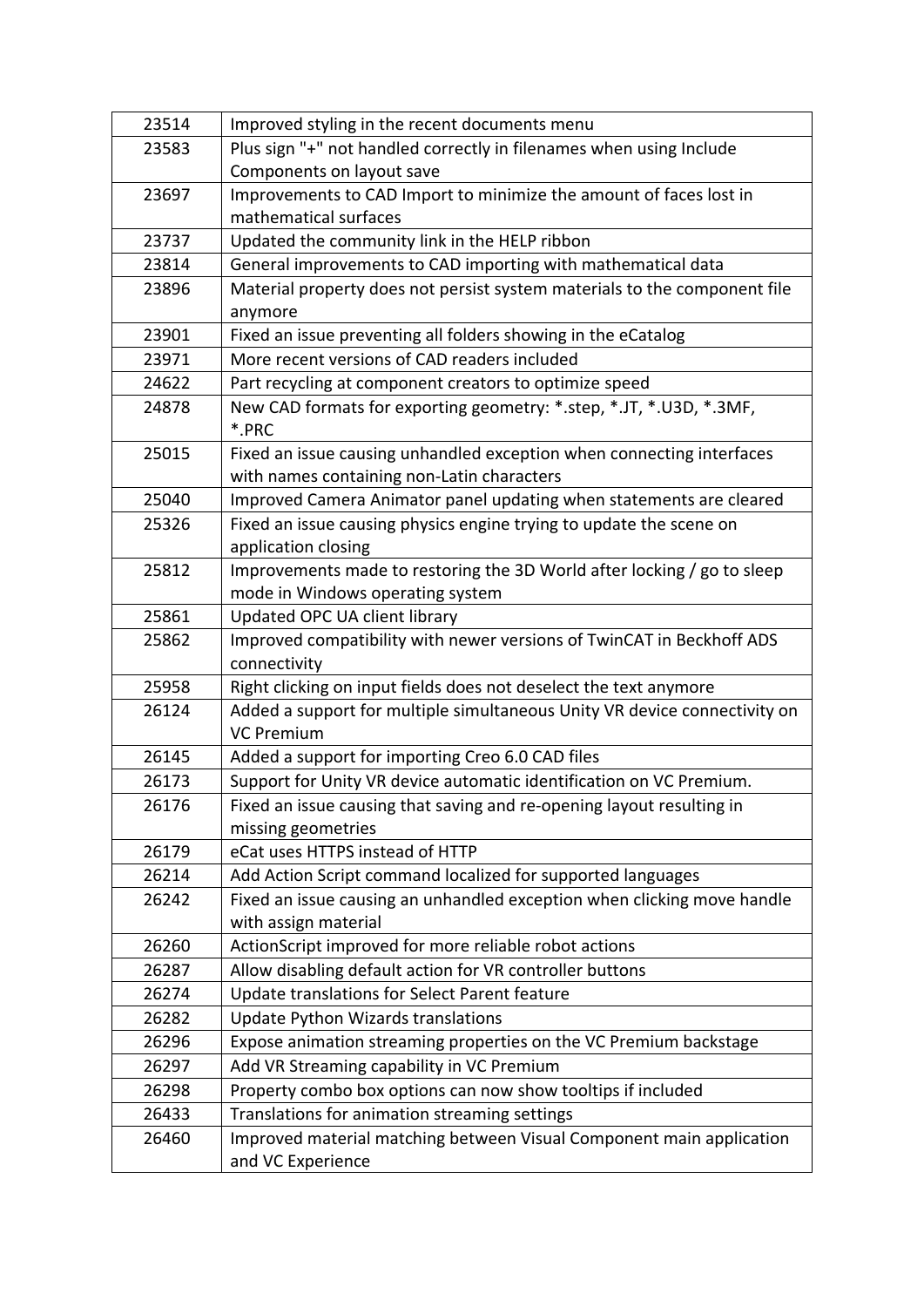| 26540 | Added VR refresh rate setting on backstage in VC Premium |
|-------|----------------------------------------------------------|
| 26639 | Add localization to VR Refresh Rate setting on backstage |
| 26795 | German translation styling                               |
| 26796 | German translation improvements                          |
| 26814 | German translation improvements in Layout > Info menu    |
|       | Documentation related to Process Modeling                |
|       | Documentation Improvements                               |

# **Modeling**

| <b>Ticket</b> | <b>Title</b>                                                                    |
|---------------|---------------------------------------------------------------------------------|
| 22344         | Physics Cable breakage property functionality improved                          |
| 22458         | Loading layouts that delete interfaces in python upon loading improved          |
| 23498         | Make component unique' command improved                                         |
| 23527         | Dragging and dropping geometry from node to node improved                       |
| 23781         | Copy pasting features on modeling tab improved                                  |
| 23793         | Improvements of mathematical data loading when importing CAD models             |
| 25203         | Fixes to vcKinObject JointMaxLimits and JointMinLimits properties               |
| 25815         | Fixed problem causing a plane couldn't be selected for cutting plane in the     |
|               | slice operation                                                                 |
| 25960         | Behaviors (e.g. Note, Python Script, ) support underscore ("") on the           |
|               | note & script editor                                                            |
| 26134         | Fixed and issue where underscore ("_") in Joint Name causes an error in IO      |
|               | <b>Control Wizard</b>                                                           |
| 26436         | Fixed an issue causing the visibility of Planes not to be switched with         |
|               | Switch feature                                                                  |
| 18387         | Fixed issue causing the indexing table component not to be able to use to       |
|               | complete the corresponding tutorial                                             |
| 19041         | Fixed a problem causing that resulted in a crash when deleting physics joint    |
|               | from a physics cable                                                            |
| 21897         | Fixed a bug that prevent Real property accept floating point constraints        |
|               | given as a set of values                                                        |
| 21941         | Fixed a bug that caused ComponentCreator not to delete static template          |
|               | component after changing TemplateComponent property                             |
| 23128         | Fixed an issue that caused a deleted link not to disappear from the feature     |
|               | tree                                                                            |
| 23367         | Fixed a problem causing geometry URIs getting merged when saving a<br>component |
| 23443         | Fixed an issue when the root node of a ServoController is other than the        |
|               | owner of the controller                                                         |
| 23895         | Filesize field excluded from component metadata writing                         |
| 24619         | Motion path "FastScheduling" option for optimizing conveyor path                |
|               | simulation added                                                                |
| 24621         | Component and Product creator non-polling block case optimization added         |
|               |                                                                                 |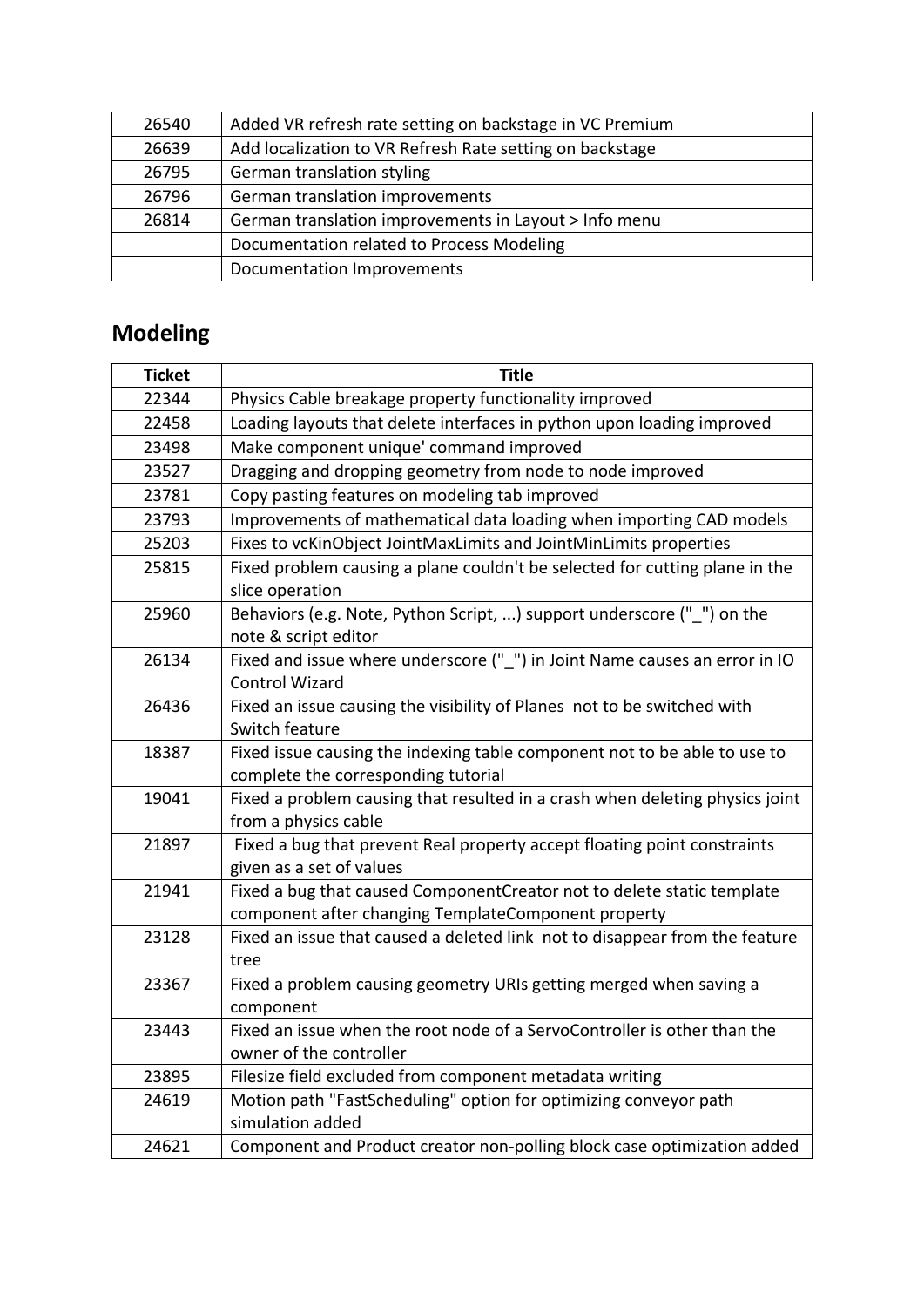| 24651 | Allow using a string as an expression for Switch feature for easier<br>parametrization |
|-------|----------------------------------------------------------------------------------------|
| 24918 | Assign material panel functionality improved                                           |
| 25662 | Fixes related to the Real type property constraints                                    |
| 25950 | Fixed an issue that caused the application to crash if PhysicsJoint parent is          |
|       | set to the same link as it's located in                                                |
| 26013 | New command added to the feature tree in component grapgh context                      |
|       | menu: Select parent feature                                                            |
| 26016 | New wizard "Sensor Wizard" added and "Conveyor wizard" improved and                    |
|       | translated to supported languages                                                      |

# **Robotics**

| <b>Ticket</b> | <b>Title</b>                                                             |
|---------------|--------------------------------------------------------------------------|
| 21835         | Program Sync and Delay statement support added to python process         |
|               | handler                                                                  |
| 22420         | Subroutine arrangement and ordering improved                             |
| 22526         | Robot tool interactive snapping improved                                 |
| 22550         | Better handling of calling interpolate commands on empty scope           |
|               | statements.                                                              |
| 22614         | Improved support for copy/pasting routines with path statements          |
| 23244         | Orientation handle reliability improved                                  |
| 23789         | Frame highlighting improved for multiselection of program statements     |
| 24141         | Path curve selection for geometry with mathematical data improved        |
| 24158         | Allowing Copy/Paste statements from one routine to another               |
| 24269         | Fixed issue when exchanging robot with connected I/Os caused an          |
|               | unhandled exception                                                      |
| 25035         | Fixed issue causing joint update when connecting an external joint       |
| 25051         | Fixed an issue causing Schema loading failing after loading second       |
|               | component                                                                |
| 25181         | Exchange robot command preserves manual changes to gripper               |
|               | attachment                                                               |
| 25350         | Fixed a bug causing wrong joint turns when exchanging robot.             |
| 25799         | Schema frame is not highlighted if schema contains only one position     |
| 25807         | Update minimum distance to use overlay rendering (always on top)         |
| 26102         | Improved Collision Detector panel handling world node in its node list   |
| 26142         | Path statement base and tool data handling improved                      |
| 26289         | Fixed Swept Volume error after exchange robot                            |
| 26825         | Fixed bug causing the Path statement task pane not closing under certain |
|               | circumstances                                                            |
| 26826         | Fixed an issue causing a deletion of an empty Pathstatement, causing a   |
|               | deletion of a previous statement                                         |
| 26828         | Fixed problem causing a crash when deleting last position in Path        |
|               | statement under certain circumstances                                    |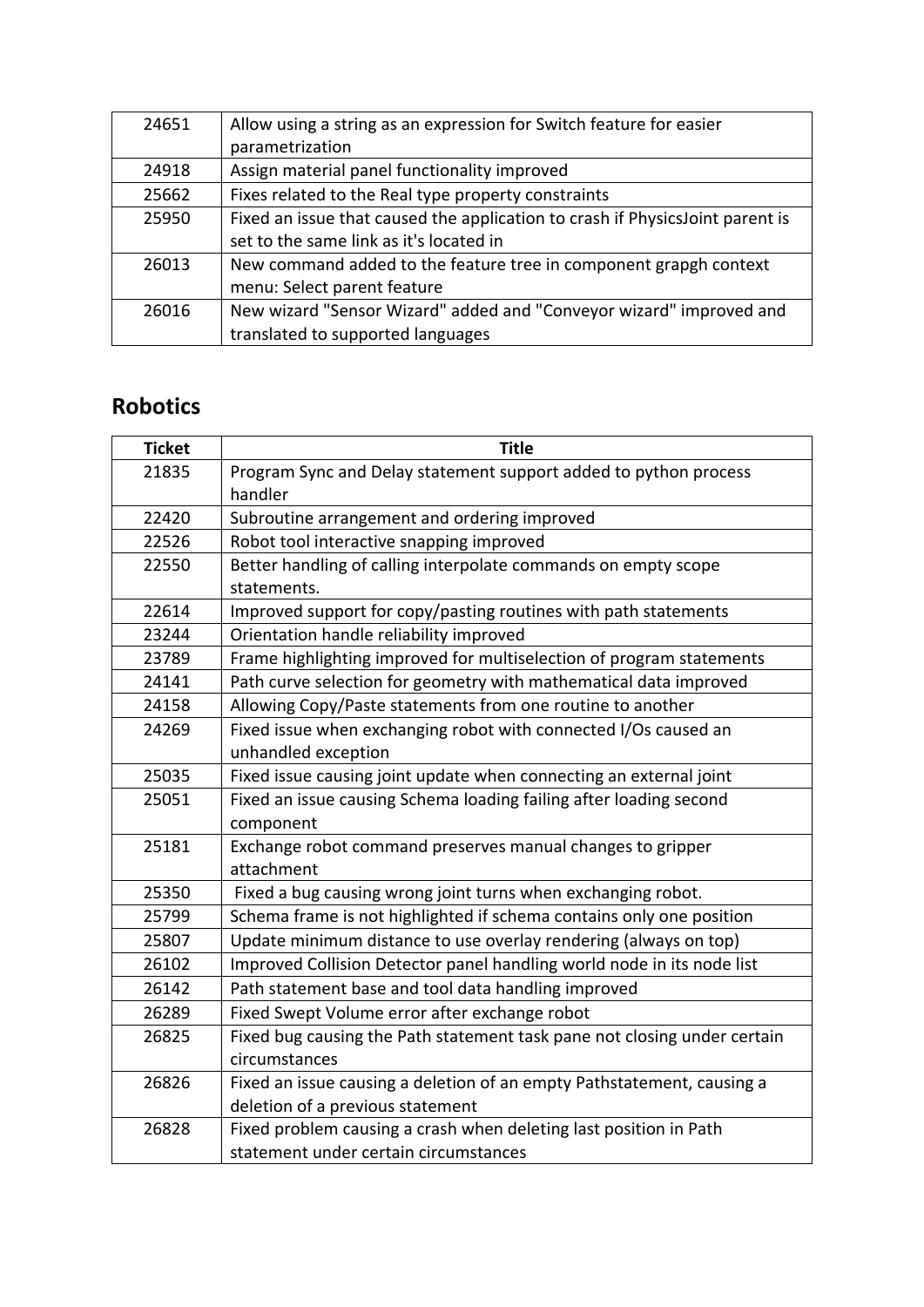| 21324 | ApproachAxis property on vcRobotController documented on API<br>references  |
|-------|-----------------------------------------------------------------------------|
| 21730 | Allow to assign a node to a tool frame that is not defined as the root or   |
|       | flange node for a servo controller                                          |
| 21928 | Fixed a bug that prevent restoring simulation state after moving            |
|       | component while it is being grabbed by a robot                              |
| 22372 | Improved styling in Jog panel                                               |
| 22521 | Two robot executors in one component is now supported                       |
| 22522 | Fixed an issue when a robot tool which has its own robot executor could     |
|       | not be selected on a Program tab                                            |
| 23229 | Fixed an unhandled exception appearing after deleting a robot under         |
|       | certain circumstances                                                       |
| 23233 | After deleting a subprogram it is now possible to delete the newly selected |
|       | subprogram                                                                  |
| 23318 | Fixed an issue causing the speed of a PTP statement to affect LIN statement |
|       | execution following the PTP                                                 |
| 23378 | Deleting a path statement now closes the select curve panel automatically   |
| 24650 | Scara robot kinematic solver improved                                       |
| 25039 | Fixed an issue causing robot exchange button to be disabled after selection |
| 25557 | Fixed an issue related to minimizing a while or if statement in the program |
|       | editor                                                                      |
| 25661 | Fixed an issue causing path statements referencing to wrong path data       |
| 25734 | Exchange robot doesn't allow clicking Apply before a robot has been         |
|       | chosen                                                                      |
| 25736 | Fixed an issue causing opening the exchange robot command requiring         |
|       | launching the commands twice under certain circumstances                    |
| 25826 | Fixed an issue that prevented Component Properties panel to be shown        |
|       | when selecting robot on the program tab                                     |
| 26959 | Fixed an issue causing select curve command launching resulting in a crash  |
|       | under certain circumstances                                                 |

# **Licensing**

| <b>Ticket</b> | <b>Title</b>                                                                   |
|---------------|--------------------------------------------------------------------------------|
| 19219         | Network License Manager - Improved messages to reflect the status of the       |
|               | licenses                                                                       |
| 22224         | Fixed licensing issues appearing when a client tries to use a floating license |
|               | and standalone license for an older product                                    |
| 20190         | Commuted license info shows original server where the license has been         |
|               | taken from.                                                                    |
| 22050         | Fixed issue causing a standalone license key error message while activating    |
|               | network license key                                                            |
| 22090         | Fixed issue that caused the launcher to try to renew a standalone license      |
|               | key when the user selects "network license key" for activation                 |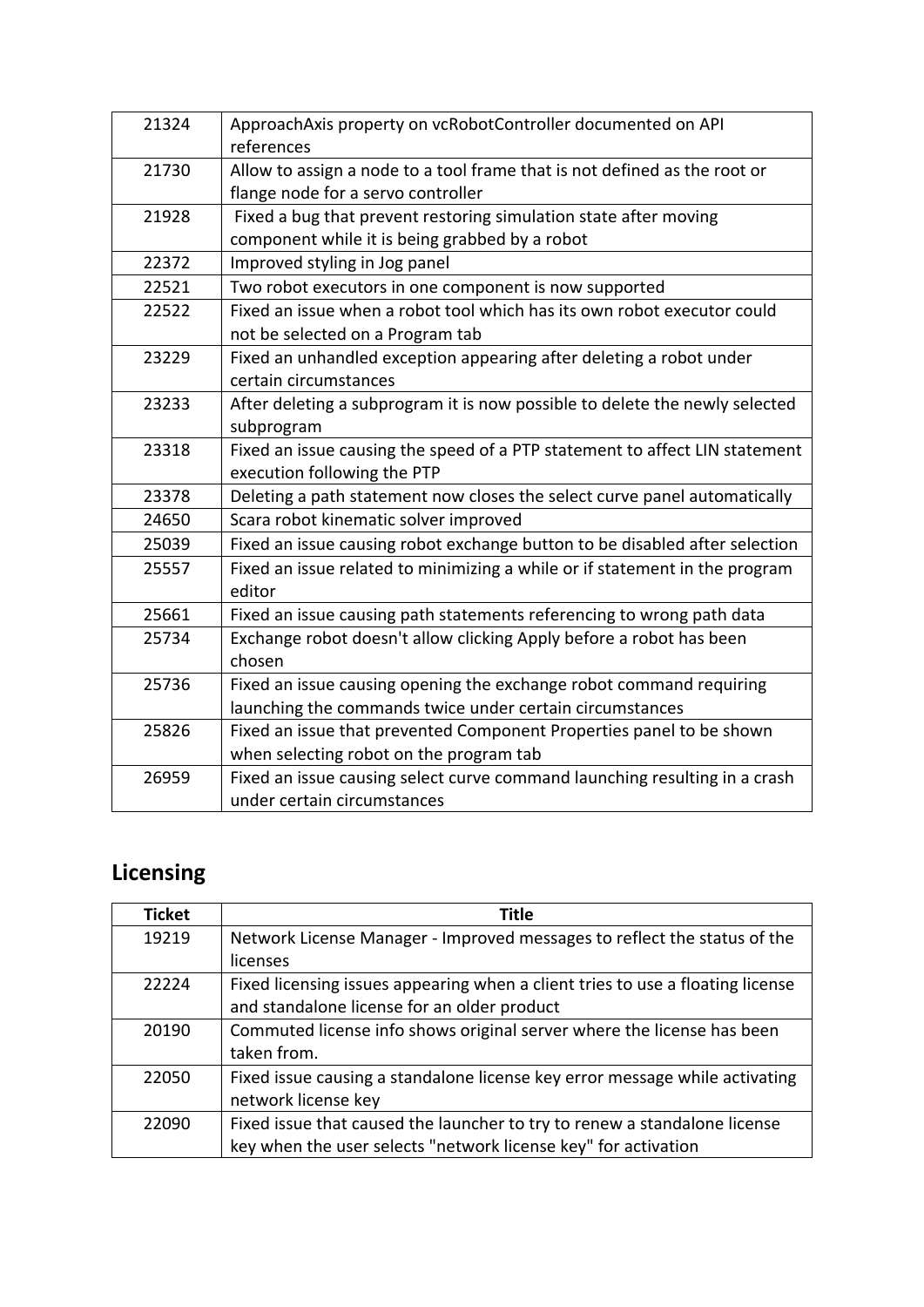| 23230 | Fixed an issue causing license activation to fail if a key in license data needs |
|-------|----------------------------------------------------------------------------------|
|       | renewal but is not the key specified in the config data                          |
| 23234 | It is possible now to change network license from backstage                      |
| 23287 | Fixed an issue causing the Renew button missing in File -> Info -> License       |
| 23379 | Improvements to automatic license renewal system                                 |
| 24737 | Fixed an issue causing deactivating recently renewed active stand-alone          |
|       | key was set as activation expired                                                |
| 25704 | Fixed an issue causing an activation loop for evaluation license keys            |
| 25965 | Fixed an issue related to the displaying of license information end time         |
| 25968 | Fixed an issue related to the borrowing and returning license twice in a row     |
|       | (within a short renewal period)                                                  |

# **API**

| <b>Ticket</b> | <b>Title</b>                                                                |
|---------------|-----------------------------------------------------------------------------|
| 20728         | Bugs in loadLayout python command fixed                                     |
| 23402         | Visibility control for properties of copied statement improved              |
| 23886         | TransformationInWorld event added for ISchemaFrame                          |
| 25321         | Bugs fixed related to ray casting                                           |
| 25400         | Fixed issue related to inserting a point into an IPathStatement             |
| 25802         | Added support for filter selection of schema objects in Home context        |
| 25805         | Added a support for the 'RenderOrder' of Material for rendering             |
| 25817         | Support for schema frame coloring                                           |
| 25818         | Added a pre-save event                                                      |
| 26136         | Python vcHelpers.Geometry module improved                                   |
| 26553         | Support for vcCommand. Checked property added                               |
| 26739         | Allow loadGeometryAsComponent command to import any supported CAD           |
|               | filetype                                                                    |
| 15314         | Added SimComponent CreateProperty method to raise                           |
|               | PropertyContainerChanged event initially                                    |
| 18057         | Python vcSimInterface disconnect method and event improved                  |
| 21514         | Improved component material rendering after calling rebuild method from     |
|               | Python                                                                      |
| 21575         | Fixed issue causing external joint values missing from newly created motion |
|               | statements when using python API                                            |
| 22030         | Fixed issue causing vcPackFolder not storing subfolder content              |
| 22682         | Solved an issue causing servo joint targets not cleared on reset when using |
|               | python API                                                                  |
| 22807         | Fixed an issue causing the ribbon tab order not to be obeyed when adding    |
|               | ribbon tab item dynamicallly                                                |
| 23578         | Improvements in the vcHelpers. Robot2 python module related to              |
|               | MotionTime logic                                                            |
| 24008         | Provide a simpler way to do coordinate system transformations in Python     |
|               | <b>API</b>                                                                  |
| 25121         | Improvements in the write() method of the vcHelpers. VcmFile module         |